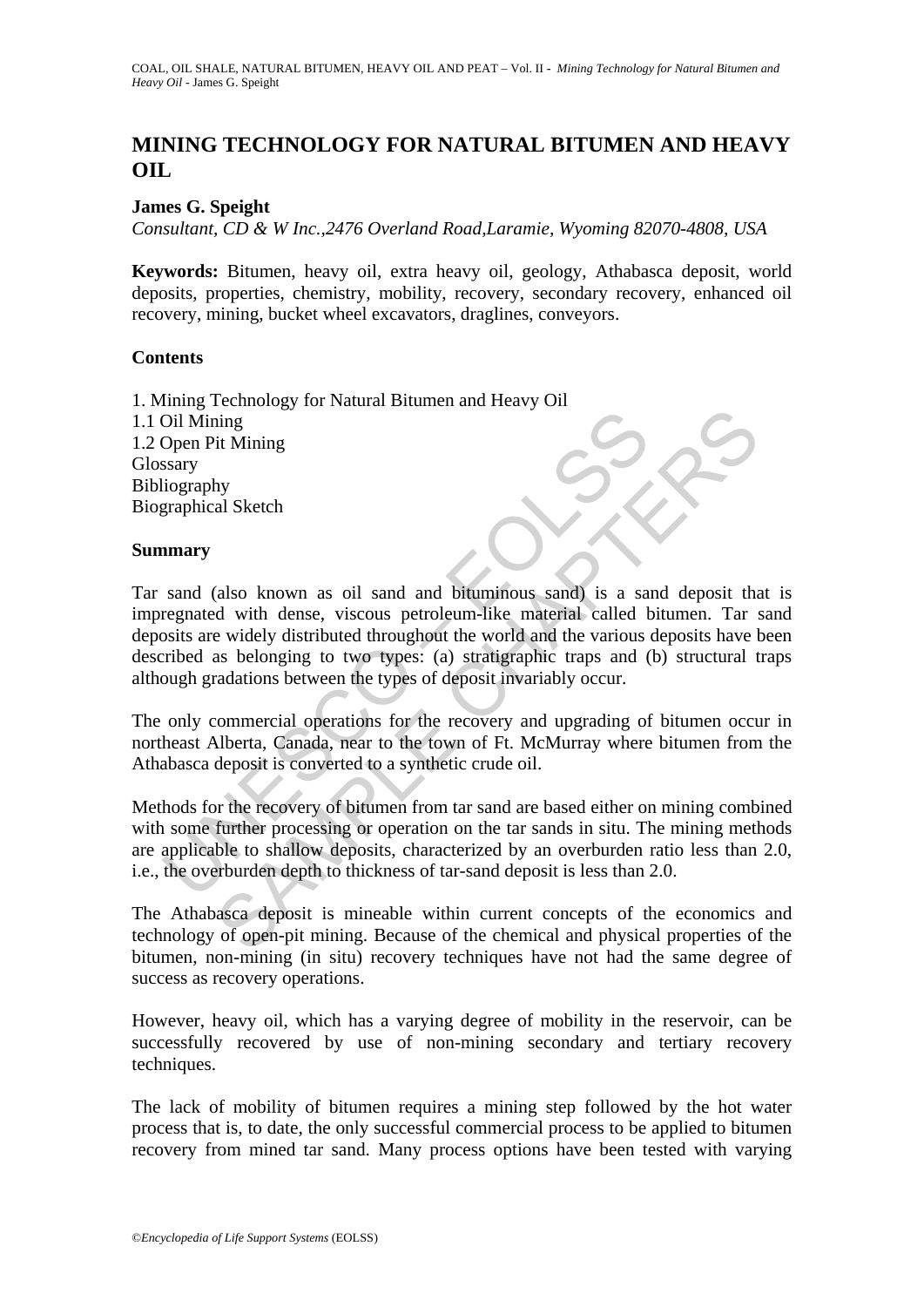degrees of success and one of these options may even supersede the hot water process at some future date.

### **1. Mining Technology for Natural Bitumen and Heavy Oil**

Proposed methods for recovery of heavy oil from reservoirs and bitumen from tar sand deposits are based either on in situ processes or on mining combined with some further processing or operation on the tar sands in situ. The typical in situ recovery methods are not applicable to heavy oil or to bitumen.

Heavy oil recovery or bitumen recovery require a degree of thermal stimulation of the heavy oil or bitumen perhaps that addition of an additive to water/steam that will encourage flow of the heavy oil or bitumen to the well.

is used to the production and solvent and solvent resources<br>the solution of the solvent resolution well. Extreme processes are required, usually in the formal conversion that produces free-flowing product oil that will flu Example the matrix of the is extremely difficult to move<br>
well. Extreme processes are required, usually in the form of a degre<br>
well. Extreme processes are required, usually in the form of a degre<br>
resistance of the bitume But, in general terms, bitumen in its immobile state is extremely difficult to move to a production well. Extreme processes are required, usually in the form of a degree of thermal conversion that produces free-flowing product oil that will flow to the well and reduce the resistance of the bitumen to flow.

Enhanced oil recovery techniques are applied in a manner suited for optimum production of heavy oil. The fluids produced from the underground wells are transported by a mine pipeline system to a central separation and holding facility.

Only a few pumps are usually required to transport the fluids produced from the subsurface production area to the surface.

One approach toward recovering a significant portion of heavy oil from a reservoir is to use a combination of petroleum recovery and mining technologies. This approach is often referred to as quaternary recovery.

Through the use of mining technology, access is developed below the petroleum reservoir within or beneath a permeability barrier. Underground development consists of providing room for subsurface drilling and petroleum production operations as well as a life-supporting atmosphere and safe working conditions.

Petroleum technology is used for producing the petroleum resources. Wells are drilled at inclinations from the horizontal to the vertical upward into the reservoir. Wells produce as a result of a combination of pressure depletion and gravity drainage.

The alternative to in situ processing is to mine the tar sands, transport them to a processing plant, extract the bitumen value, and dispose of the waste sand. Such a procedure is often referred to as oil mining.

This is the term applied to the surface or subsurface excavation of petroleum-bearing formations for subsequent removal of the heavy oil or bitumen by washing, flotation, or retorting treatments.